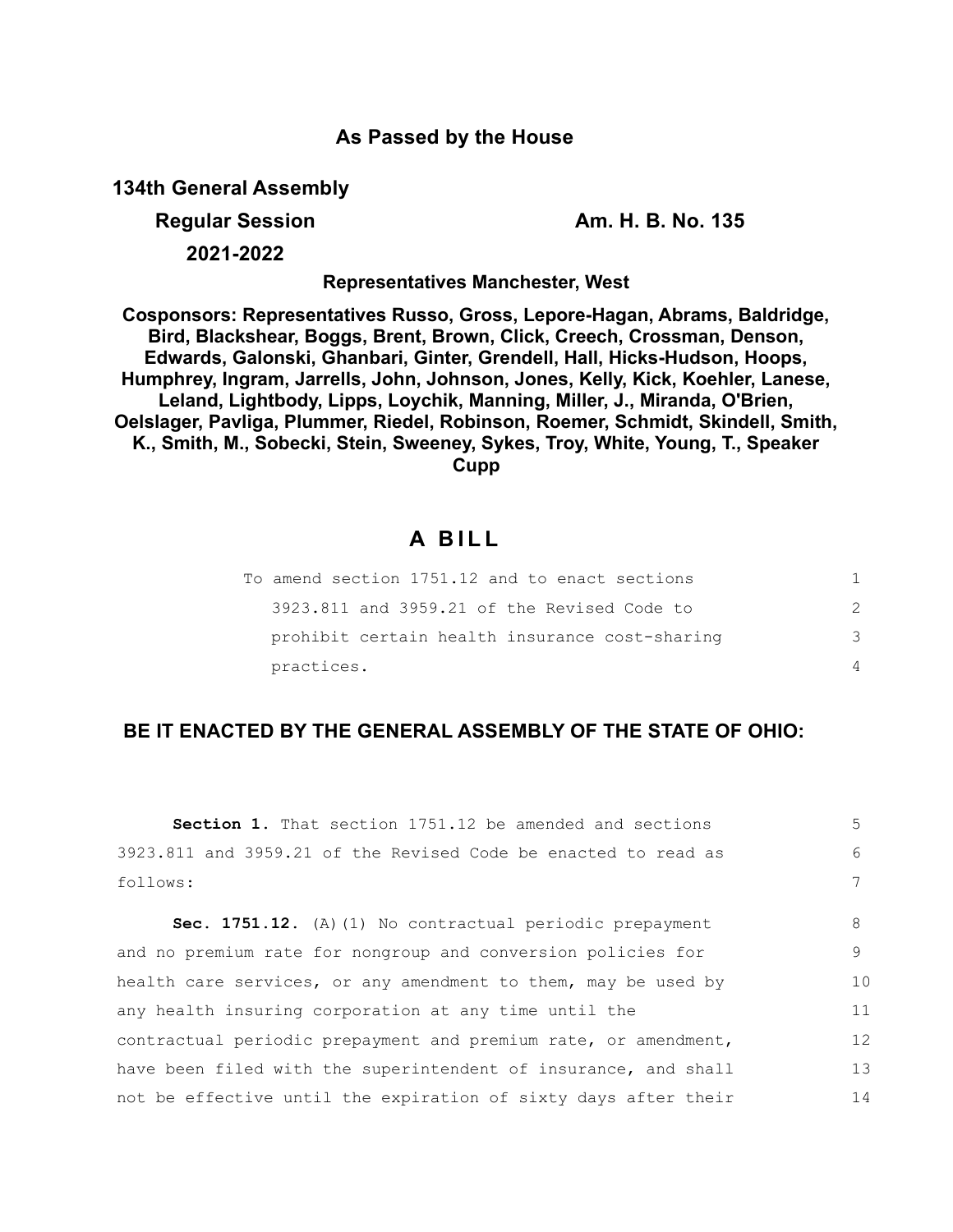### **Am. H. B. No. 135 Page 2 As Passed by the House**

filing unless the superintendent sooner gives approval. The filing shall be accompanied by an actuarial certification in the form prescribed by the superintendent. The superintendent shall disapprove the filing, if the superintendent determines within the sixty-day period that the contractual periodic prepayment or premium rate, or amendment, is not in accordance with sound actuarial principles or is not reasonably related to the applicable coverage and characteristics of the applicable class of enrollees. The superintendent shall notify the health insuring corporation of the disapproval, and it shall thereafter be unlawful for the health insuring corporation to use the contractual periodic prepayment or premium rate, or amendment. 15 16 17 18 19 20 21 22 23 24 25 26

(2) No contractual periodic prepayment for group policies for health care services shall be used until the contractual periodic prepayment has been filed with the superintendent. The filing shall be accompanied by an actuarial certification in the form prescribed by the superintendent. The superintendent may reject a filing made under division (A)(2) of this section at any time, with at least thirty days' written notice to a health insuring corporation, if the contractual periodic prepayment is not in accordance with sound actuarial principles or is not reasonably related to the applicable coverage and characteristics of the applicable class of enrollees. 27 28 29 30 31 32 33 34 35 36 37

(3) At any time, the superintendent, upon at least thirty days' written notice to a health insuring corporation, may withdraw the approval given under division (A)(1) of this section, deemed or actual, of any contractual periodic prepayment or premium rate, or amendment, based on information that either of the following applies: 38 39 40 41 42 43

(a) The contractual periodic prepayment or premium rate,

44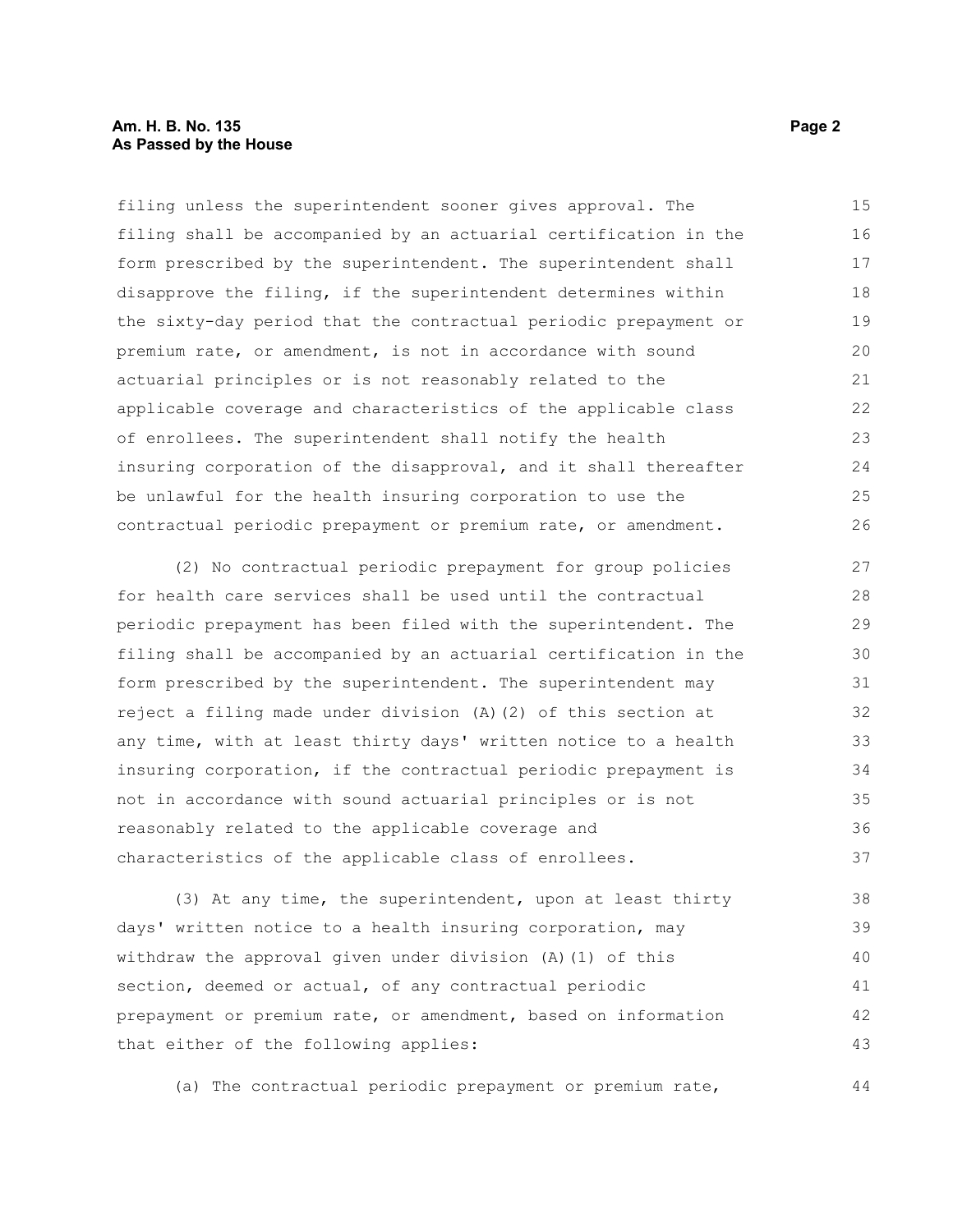or amendment, is not in accordance with sound actuarial principles. (b) The contractual periodic prepayment or premium rate, or amendment, is not reasonably related to the applicable coverage and characteristics of the applicable class of enrollees. (4) Any disapproval under division (A)(1) of this section, any rejection of a filing made under division (A)(2) of this section, or any withdrawal of approval under division (A)(3) of this section, shall be effected by a written notice, which shall state the specific basis for the disapproval, rejection, or withdrawal and shall be issued in accordance with Chapter 119. of the Revised Code. (B) Notwithstanding division (A) of this section, a health insuring corporation may use a contractual periodic prepayment or premium rate for policies used for the coverage of beneficiaries enrolled in medicare pursuant to a medicare risk contract or medicare cost contract, or for policies used for the coverage of beneficiaries enrolled in the federal employees health benefits program pursuant to 5 U.S.C.A. 8905, or for policies used for the coverage of medicaid recipients, or for 45 46 47 48 49 50 51 52 53 54 55 56 57 58 59 60 61 62 63 64 65

policies used for the coverage of beneficiaries under any other federal health care program regulated by a federal regulatory body, or for policies used for the coverage of beneficiaries under any contract covering officers or employees of the state that has been entered into by the department of administrative services, if both of the following apply: 66 67 68 69 70 71

(1) The contractual periodic prepayment or premium rate has been approved by the United States department of health and human services, the United States office of personnel 72 73 74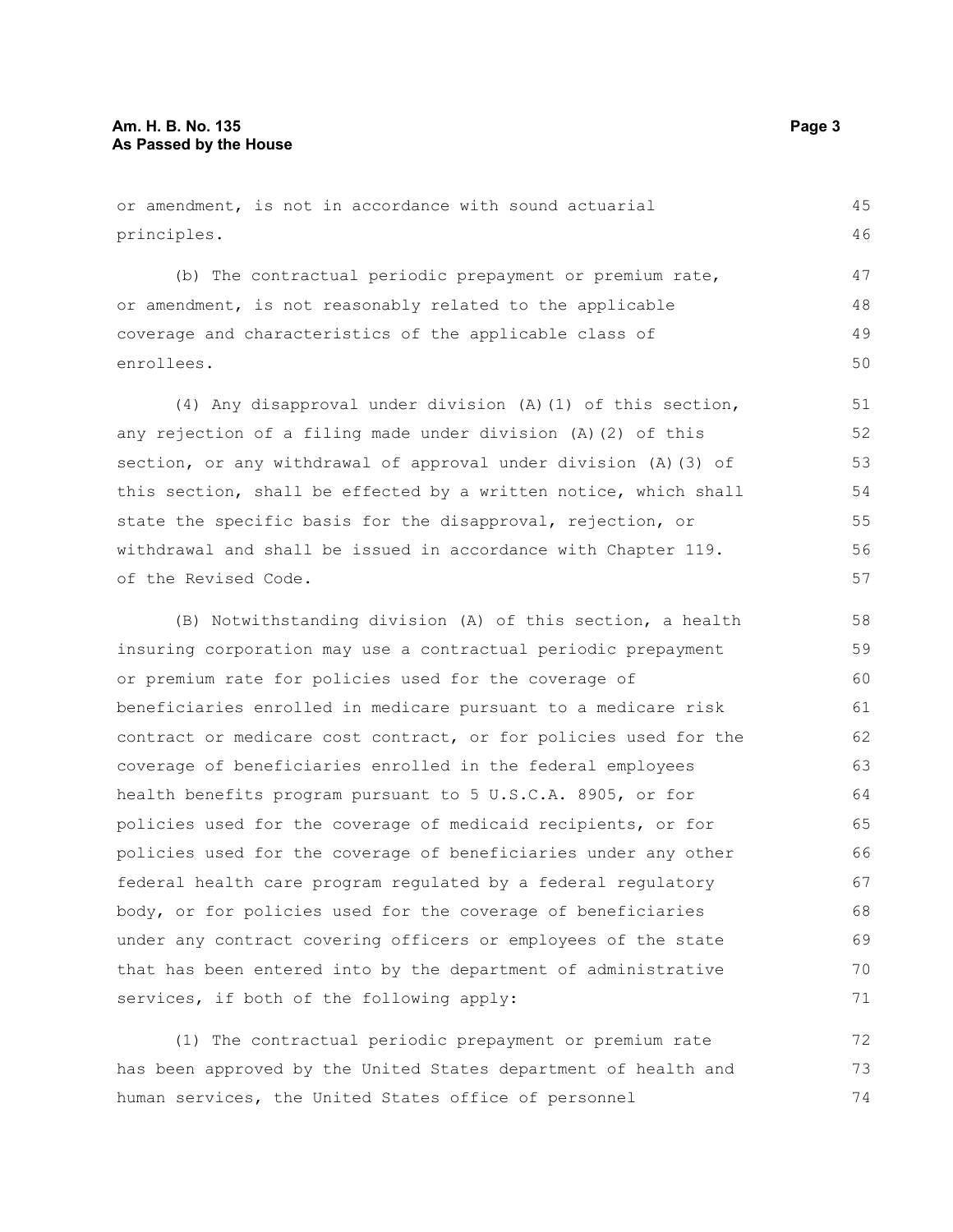management, the department of medicaid, or the department of administrative services. (2) The contractual periodic prepayment or premium rate is filed with the superintendent prior to use and is accompanied by documentation of approval from the United States department of health and human services, the United States office of personnel management, the department of medicaid, or the department of administrative services. (C) The administrative expense portion of all contractual periodic prepayment or premium rate filings submitted to the superintendent for review must reflect the actual cost of administering the product. The superintendent may require that the administrative expense portion of the filings be itemized and supported. (D)(1) Copayments, cost sharing, and deductibles must be reasonable and must not be a barrier to the necessary utilization of services by enrollees. (2) A health insuring corporation, in order to ensure that copayments, cost sharing, and deductibles are reasonable and not a barrier to the necessary utilization of basic health care services by enrollees shall impose copayment charges, cost sharing, and deductible charges that annually do not exceed forty per cent of the total annual cost to the health insuring corporation of providing all covered health care services when applied to a standard population expected to be covered under the filed product in question. The total annual cost of providing a health care service is the cost to the health insuring corporation of providing the health care service to its enrollees as reduced by any applicable provider discount. This requirement shall be demonstrated by an actuary who is a member 75 76 77 78 79 80 81 82 83 84 85 86 87 88 89 90 91 92 93 94 95 96 97 98 99 100 101 102 103

104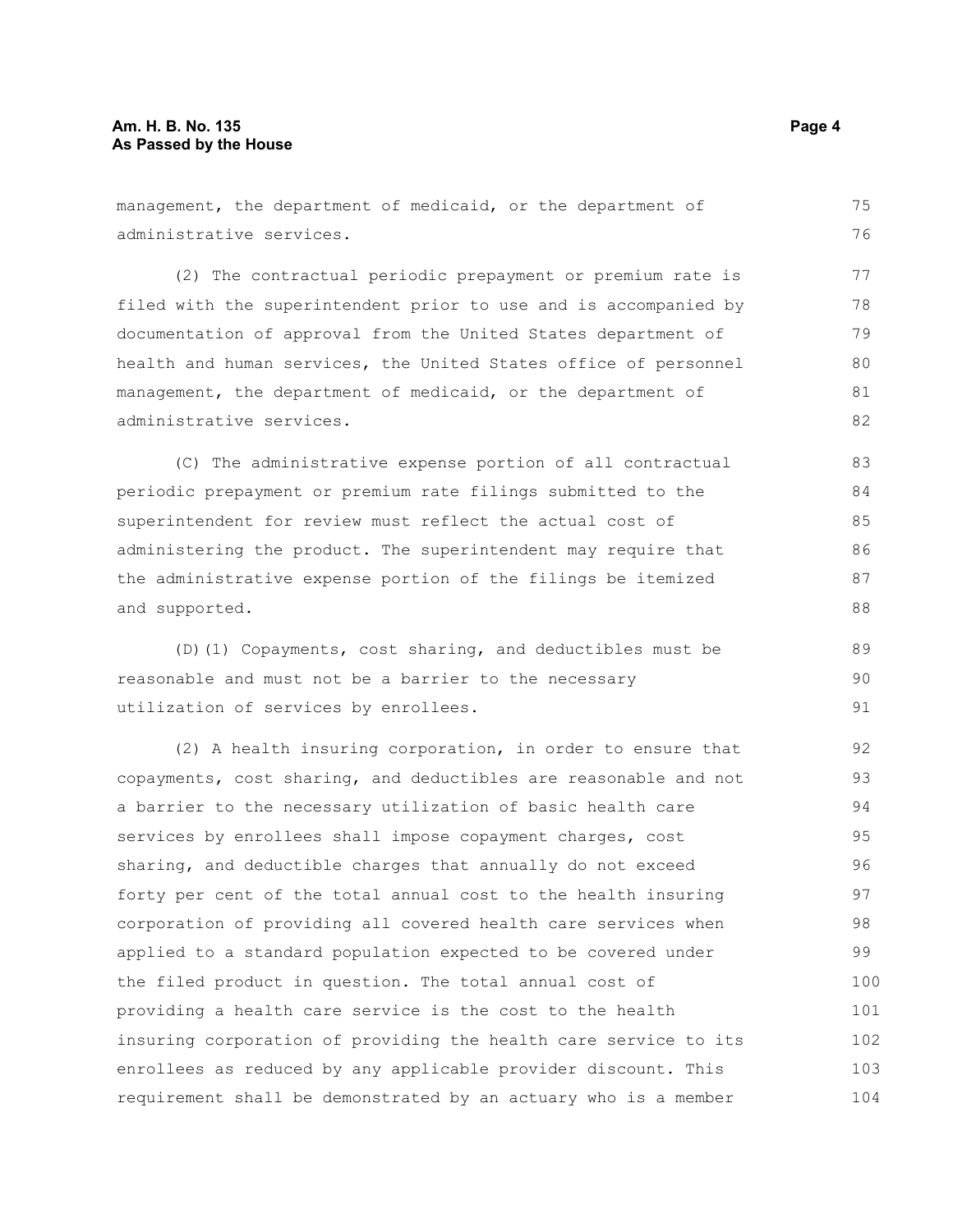of the American academy of actuaries and qualified to provide such certifications as described in the United States qualification standards promulgated by the American academy of actuaries pursuant to the code of professional conduct. 105 106 107 108

(3) For purposes of division (D) of this section, all of the following apply: 109 110

(a) Copayments imposed by health insuring corporations in connection with a high deductible health plan that is linked to a health savings account are reasonable and are not a barrier to the necessary utilization of services by enrollees. 111 112 113 114

(b) Division (D)(2) of this section does not apply to a high deductible health plan that is linked to a health savings account. 115 116 117

(c) Catastrophic-only plans, as defined under the "Patient Protection and Affordable Care Act," 124 Stat. 119, 42 U.S.C. 18022 and any related regulations, are not subject to the limits prescribed in division (D) of this section, provided that such plans meet all applicable minimum federal requirements.

(4)(a) When calculating an enrollee's contribution to any applicable cost-sharing requirement for a prescription drug, a health insuring corporation shall include any cost-sharing amount paid by the enrollee and on behalf of the enrollee by another person, group, or organization. 123 124 125 126 127

(b) The requirement prescribed under division (D)(4)(a) of this section shall not apply with respect to cost-sharing for a brand prescription drug for which there is a medically appropriate generic equivalent, unless the prescriber determines that the brand prescription drug is medically necessary. 128 129 130 131 132

(c) Divisions (D)(4)(a) and (D)(4)(b) of this section 133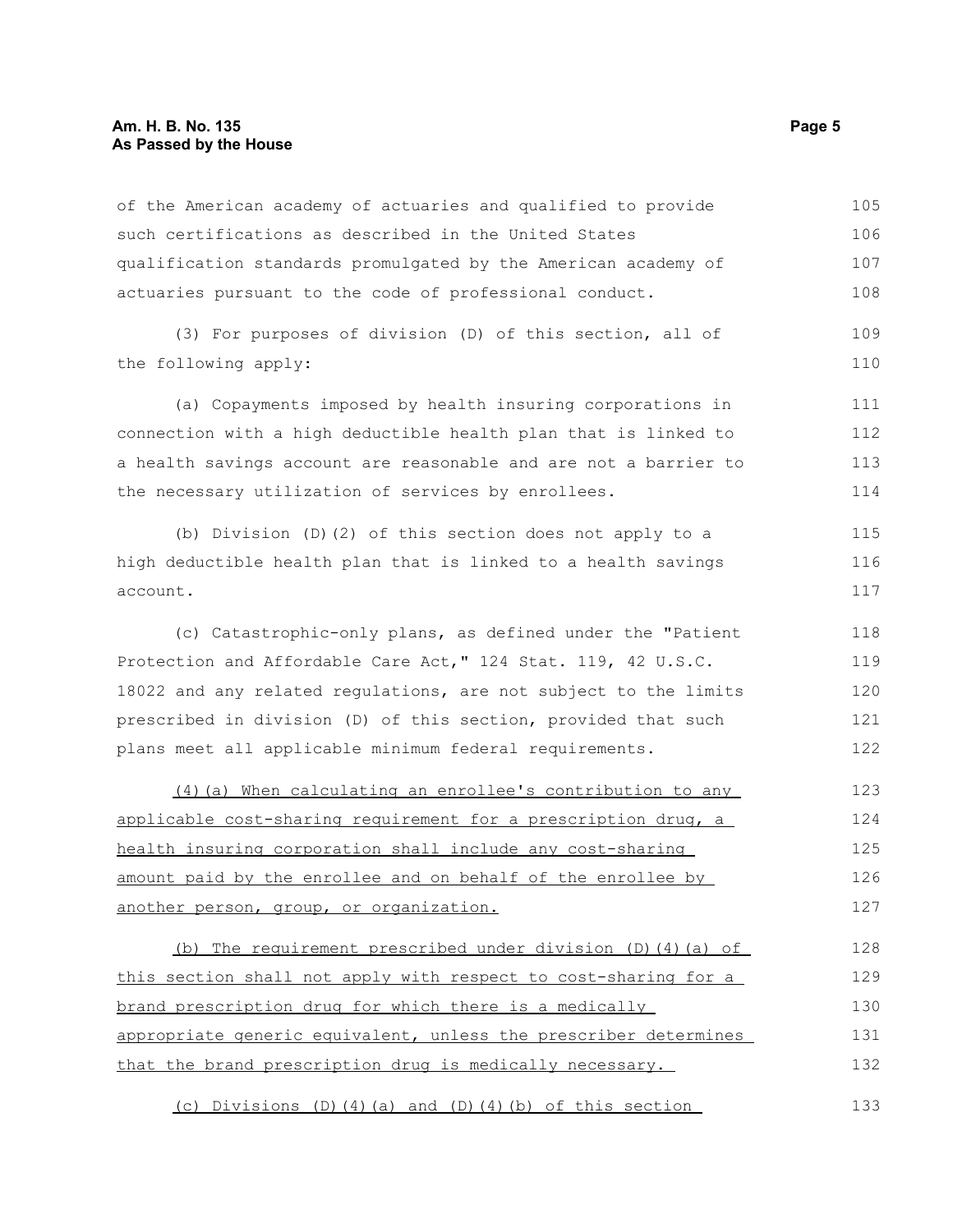| shall not be construed as requiring a health insuring                                                             | 134     |
|-------------------------------------------------------------------------------------------------------------------|---------|
| corporation to provide coverage for a prescription drug that is                                                   | 135     |
| not included in the formulary or list of prescription drugs                                                       | 136     |
| covered under the pharmaceutical or medical benefit being                                                         | 137     |
| provided to an enrollee under the policy issued to the enrollee                                                   | 138     |
| by the health insuring corporation.                                                                               | 139     |
| (d) A health insuring corporation shall not be deemed in                                                          | 140     |
| violation of division (D)(4)(a) or (D)(4)(b) of this section                                                      | 141     |
| solely for removing a prescription drug from the formulary or                                                     | 142     |
| list of prescription drugs covered under the pharmaceutical or                                                    | 143     |
| medical benefit being provided to an enrollee under a policy                                                      | 144     |
| issued to the enrollee by the health insuring corporation, if                                                     | 145     |
| such change to the health insuring corporation's formulary or                                                     | 146     |
| list of prescription drugs does not violate any other existing                                                    | 147     |
| state or federal laws or administrative rules.                                                                    | 148     |
| (E) A health insuring corporation shall not impose                                                                | 149     |
| lifetime maximums on basic health care services. However, a                                                       | 150     |
| health insuring corporation may establish a benefit limit for                                                     | 151     |
| inpatient hospital services that are provided pursuant to a                                                       | 152     |
| policy, contract, certificate, or agreement for supplemental                                                      | 153     |
| health care services.                                                                                             | 154     |
| (F) The superintendent may adopt rules allowing different                                                         | 155     |
| copayment, cost sharing, and deductible amounts for plans with a                                                  | 156     |
| medical savings account, health reimbursement arrangement,                                                        | 157     |
| flexible spending account, or similar account;                                                                    | 158     |
| $\overline{a}$ and $\overline{a}$ is the state of the state of the state of the state of the state $\overline{a}$ | $1 - 0$ |

(G) A health insuring corporation may impose higher copayment, cost sharing, and deductible charges under health plans if requested by the group contract, policy, certificate, or agreement holder, or an individual seeking coverage under an individual health plan. This shall not be construed as requiring 159 160 161 162 163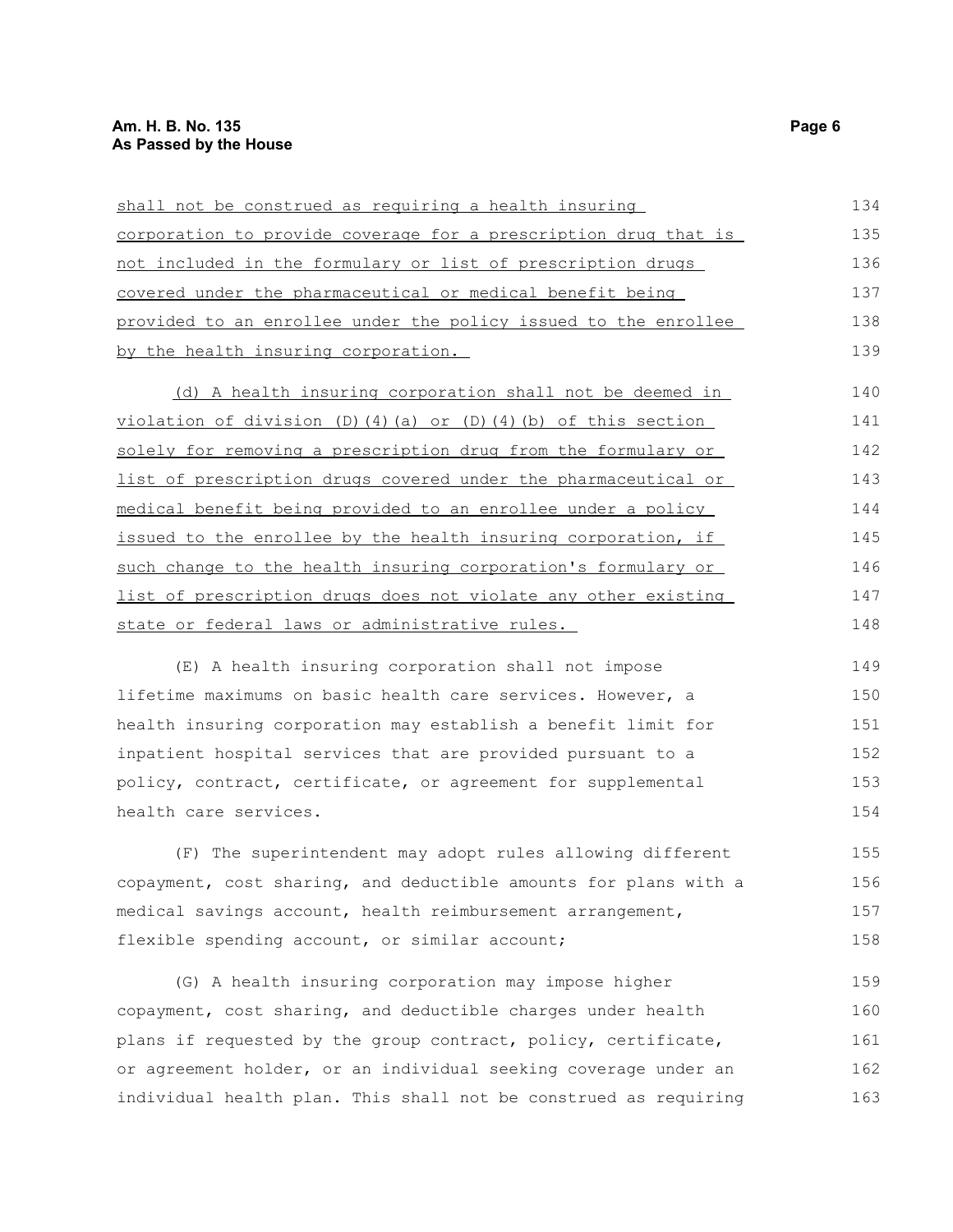| the health insuring corporation to create customized health      |     |
|------------------------------------------------------------------|-----|
| plans for group contract holders or individuals.                 | 165 |
| (H) As used in this section, "health:                            | 166 |
| (1) "Cost-sharing" has the same meaning as in section            | 167 |
| 1751.68 of the Revised Code.                                     |     |
| (2) "Generic equivalent" means a drug that is designated         | 169 |
| to be therapeutically equivalent, as indicated by the United     | 170 |
| States food and drug administration's publication titled         | 171 |
| approved drug products with therapeutic equivalence evaluations. | 172 |
| (3) "Health savings account" and "high deductible health         | 173 |
| plan" have the same meanings as in the "Internal Revenue Code of | 174 |
| 1986, " 100 Stat. 2085, 26 U.S.C. 223, as amended.               | 175 |
| Sec. 3923.811. (A) As used in this section, "cost-sharing"       | 176 |
| has the same meaning as in section 3923.602 of the Revised Code. | 177 |
| (B) (1) When calculating an insured's contribution to any        | 178 |
| applicable cost-sharing requirement for a prescription drug, a   | 179 |
| sickness and accident insurer shall include all amounts paid by  | 180 |
| the insured and on behalf of the insured by another person,      | 181 |
| group, or organization.                                          | 182 |
| (2) The requirement prescribed under division (B) (1) of         | 183 |
| this section shall not apply with respect to cost-sharing for a  | 184 |
| brand prescription drug for which there is a medically           | 185 |
| appropriate generic equivalent, unless the prescriber determines | 186 |
| that the brand prescription drug is medically necessary.         | 187 |
| (C) Divisions (B)(1) and (B)(2) of this section shall not        | 188 |
| be construed as requiring a sickness and accident insurer to     | 189 |
| provide coverage for a prescription drug that is not included in | 190 |
| the formulary or list of prescription drugs covered under the    | 191 |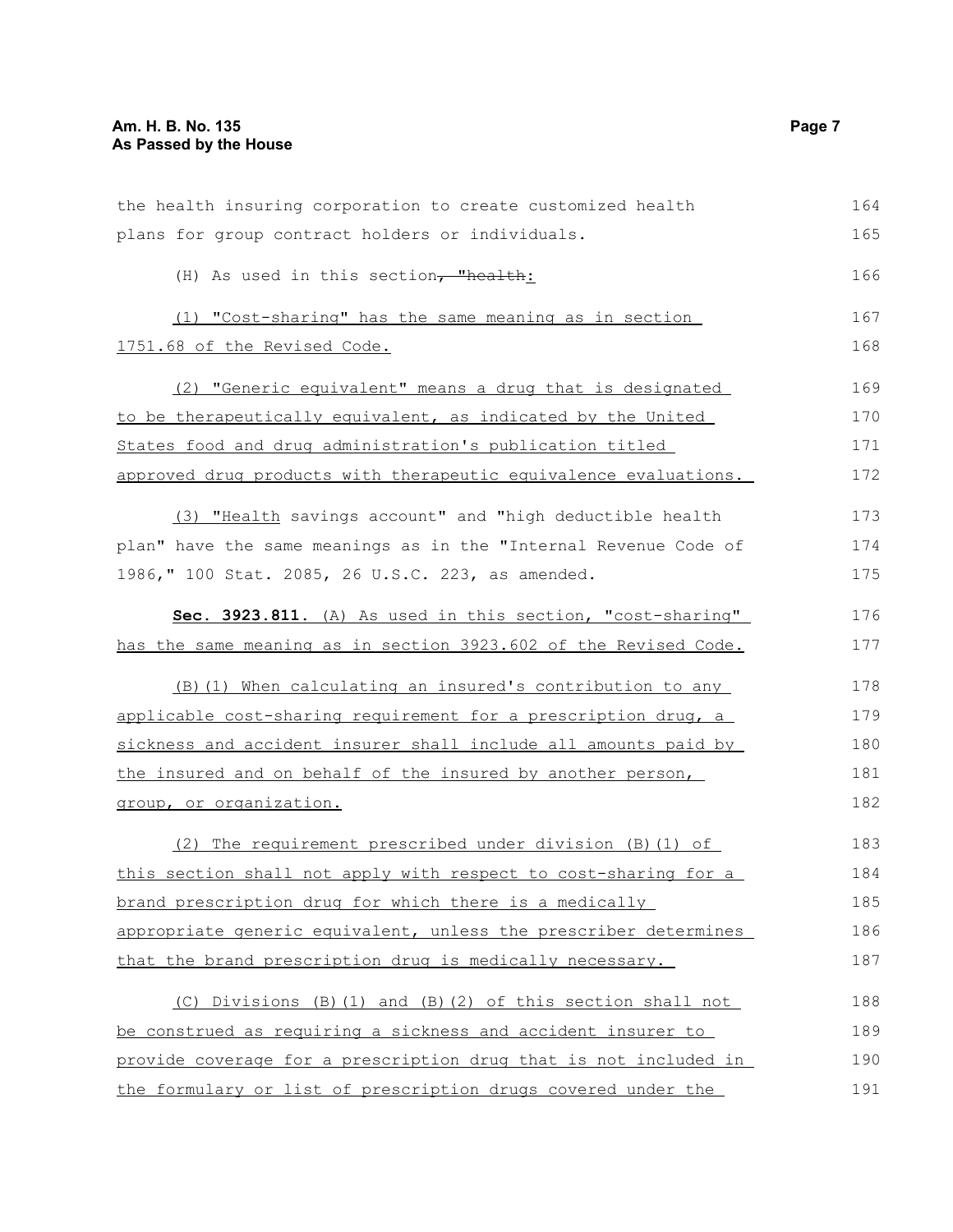| pharmaceutical or medical benefit being provided to an insured      | 192 |
|---------------------------------------------------------------------|-----|
| person under the policy issued to the insured person by the         |     |
| sickness and accident insurer.                                      | 194 |
| (D) A sickness and accident insurer shall not be deemed in          | 195 |
| $violation of division (B) (1) or (B) (2) of this section solely$   | 196 |
| for removing a prescription drug from the formulary or list of      | 197 |
| prescription drugs covered under the pharmaceutical or medical      | 198 |
| benefit being provided to an insured person under a policy          | 199 |
| issued to the insured person by the sickness and accident           | 200 |
| insurer, if such change to the sickness and accident insurer's      | 201 |
| <u>formulary or list of prescription drugs does not violate any</u> | 202 |
| other existing state or federal laws or administrative rules.       | 203 |
| Sec. 3959.21. (A) Notwithstanding section 3959.01 of the            | 204 |
| Revised Code, as used in this section, "pharmacy benefit            | 205 |
| manager" means any person or entity that, pursuant to a contract    | 206 |
| or other relationship with an insurer, managed care                 | 207 |
| organization, employer, or other third party, either directly or    | 208 |
| through an intermediary, manages the prescription drug benefit      | 209 |
| provided by the insurer, managed care organization, employer, or    | 210 |
| third party, including any of the following:                        | 211 |
| (1) The processing and payment of claims for covered                | 212 |
| prescription drugs;                                                 | 213 |
| (2) The performance of drug utilization review;                     | 214 |
| (3) The processing of drug prior authorization requests;            | 215 |
| (4) The adjudication of appeals or grievances related to            | 216 |
| the prescription drug benefit;                                      | 217 |
| (5) Contracting with network pharmacies;                            | 218 |
| (6) Controlling the cost of covered prescription drugs;             | 219 |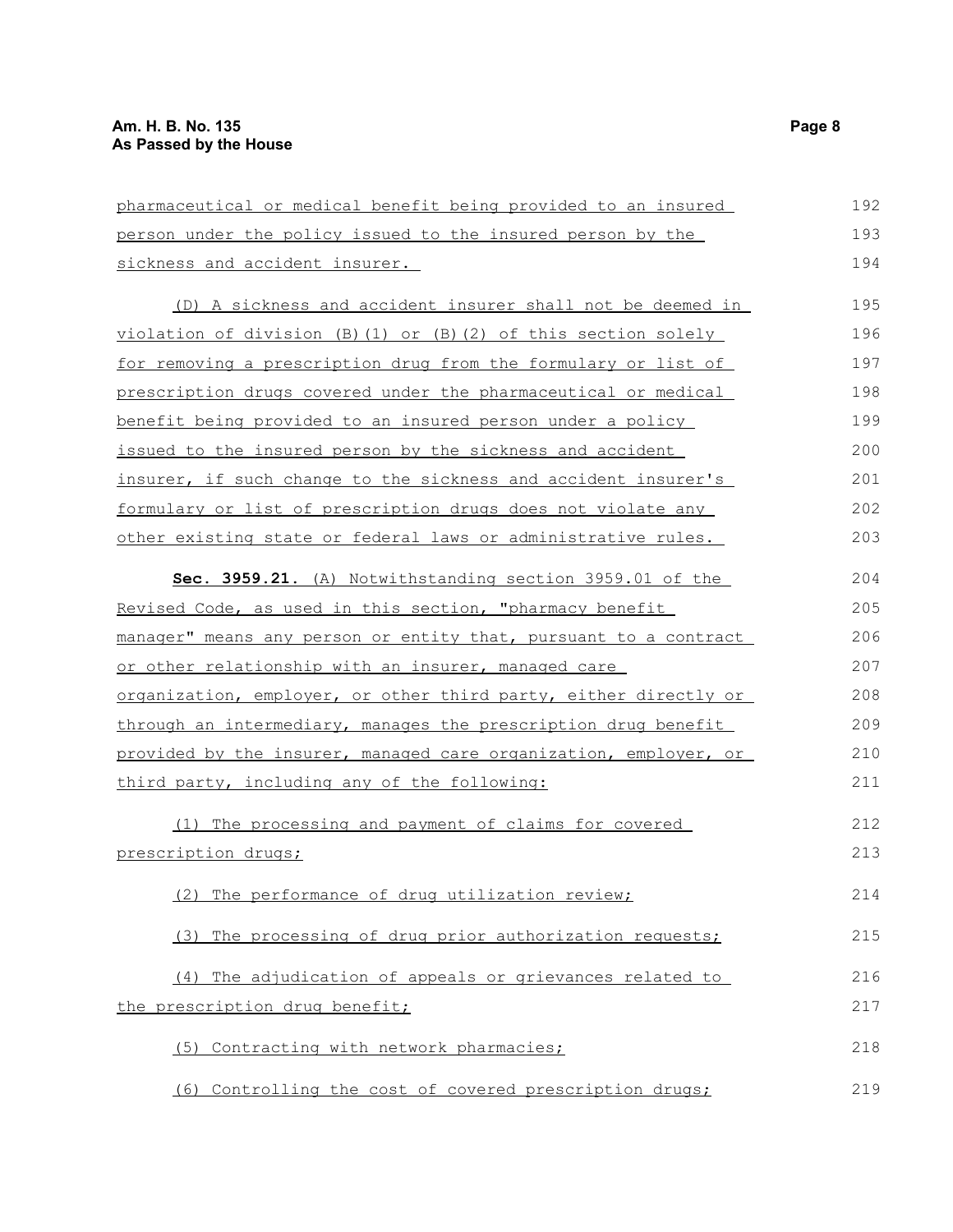| (7) The performance of any other duty directly or               | 220 |
|-----------------------------------------------------------------|-----|
| indirectly related to the processing or payment of claims for   | 221 |
| covered prescription drugs.                                     | 222 |
| (B) Subject to the insurance laws and rules of this state,      | 223 |
| and subject to the jurisdiction of the superintendent of        | 224 |
| insurance, a pharmacy benefit manager, in the performance of    | 225 |
| contracted duties, shall comply with the terms of applicable    | 226 |
| cost-sharing requirements regarding the prescribing, receipt,   | 227 |
| administration, or coverage of a prescription drug detailed in  | 228 |
| sections 1751.12 and 3923.811 of the Revised Code.              | 229 |
| (C) This section shall not be construed as requiring a          | 230 |
| pharmacy benefit manager, in the performance of contracted      | 231 |
| duties and in accordance with sections 1751.12 and 3923.811 of  | 232 |
| the Revised Code, to provide coverage for a prescription drug   | 233 |
| that is not included in the formulary or list of prescription   | 234 |
| drugs covered under the pharmaceutical or medical benefit being | 235 |
| provided to an enrollee or insured person.                      | 236 |
| (D) A pharmacy benefit manager shall not be deemed in           | 237 |
| violation of this section, in the performance of contracted     | 238 |
| duties and in accordance with sections 1751.12 and 3923.811 of  | 239 |
| the Revised Code, solely for removing a prescription drug from  | 240 |
| the formulary or list of prescription drugs covered under the   | 241 |
| pharmaceutical or medical benefit being provided to an enrollee | 242 |
| or insured person, if such change to the formulary or list of   | 243 |
| prescription drugs does not violate any other existing state or | 244 |
| federal laws or administrative rules.                           | 245 |
| Section 2. That existing section 1751.12 of the Revised         | 246 |
| Code is hereby repealed.                                        | 247 |
| Section 3. The amendments to section 1751.12 and the            | 248 |